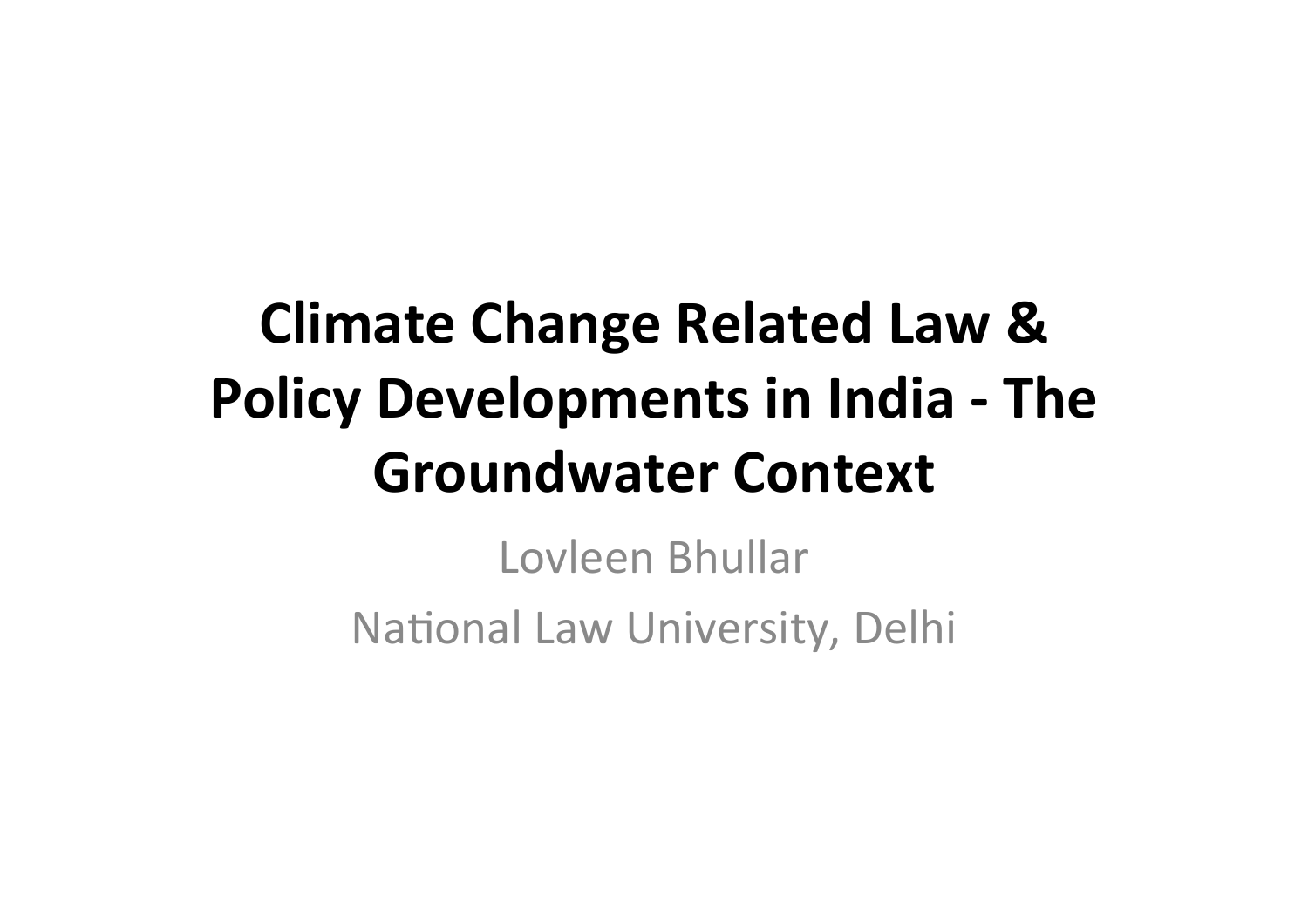# **Background**

- 30 million+ GW users (largest in world)
- 'Water lifeline' present & future
	- $-40\%$  of total available water resources
	- 55% of irrigation requirements
	- 85% of rural water supply
	- 50% of urban & industrial water supply
- GW hotspots Punjab, Rajasthan, Maharashtra, Karnataka, Gujarat, AP & TN
- Need for regulation
	- 5842 assessment units 802 (over-exploited), 169 (critical), 523 (semi-critical), 4277 (safe) and 71 (saline) (CGWB, 2009)
	- Reasons
		- Overdraft/mining/subsidence
		- Waterlogging
		- Seawater intrusion
		- GW pollution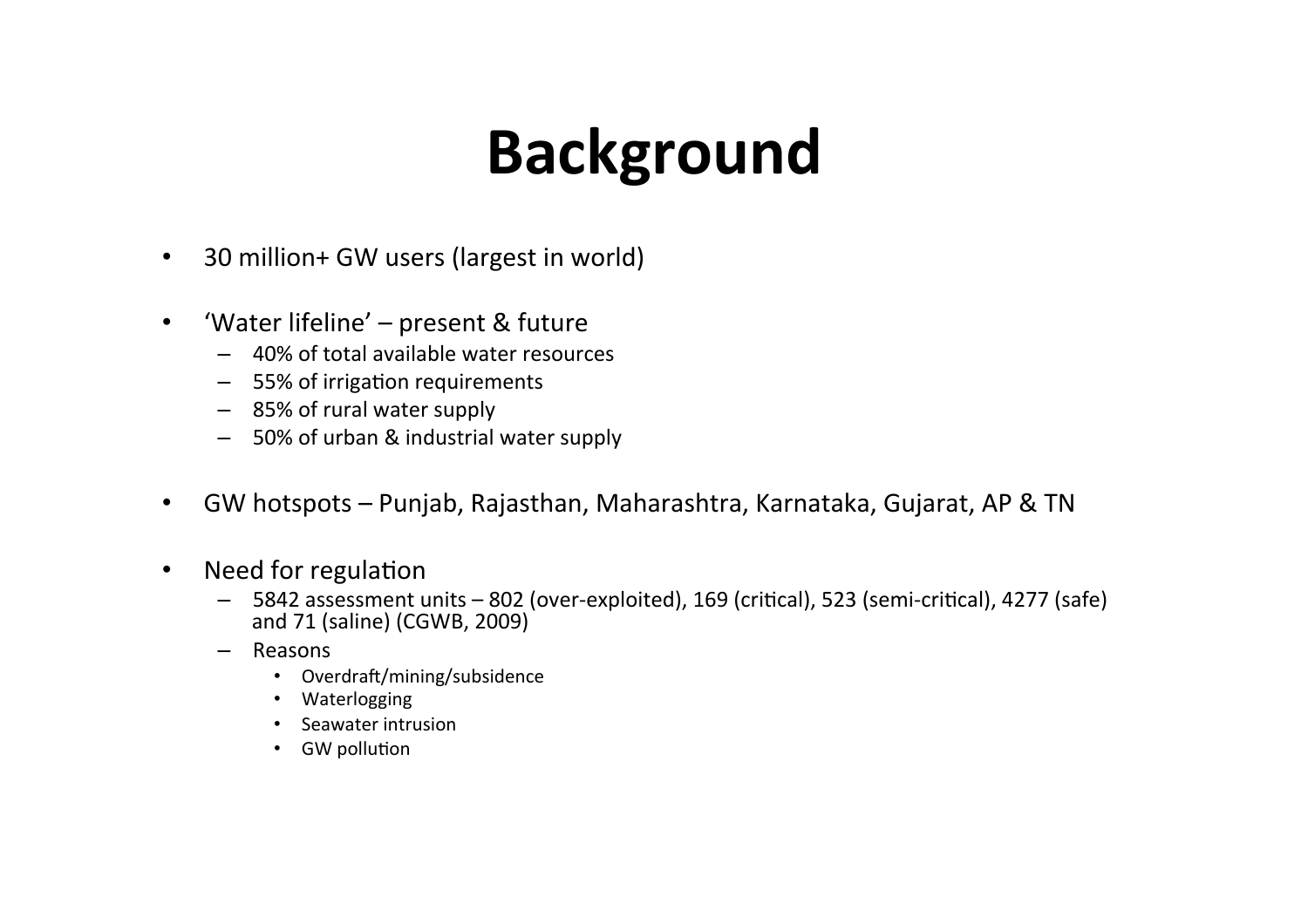#### **Observed Climate & Weather Changes**

- Sources
	- India's National Communication to UNFCCC (2004 & 2012)
	- $-$  Indian Network for Climate Change Assessment (INCCA, 2010)
- Observed changes variability
	- Surface air temperature increase
	- $-$  Rainfall  $-$  regional variations
	- $-$  Extreme weather events  $-$  increase in frequency & magnitude
	- Sea level rise - increase
	- $-$  Impacts on Himalayan glaciers
- $\uparrow$  SW demand;  $\uparrow$  SW supply
- $\overline{\mathbf{A}}$  GW demand;  $\overline{\mathbf{\Psi}}$  GW supply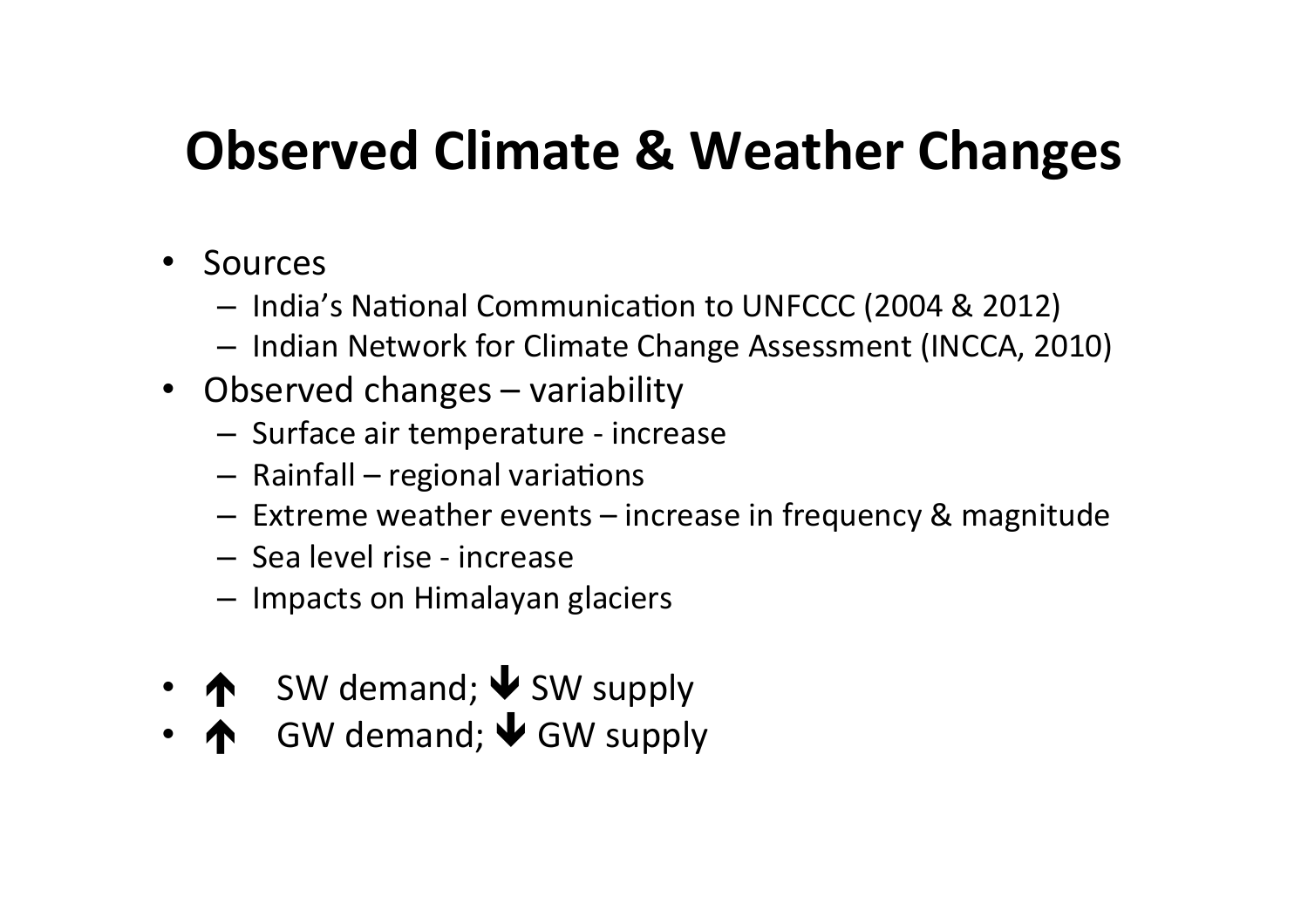# **Impacts of Climate Change on GW**

| <b>Climate Change Impact</b>                                                                      | <b>Resulting Impact on GW Resources</b>                                                          |
|---------------------------------------------------------------------------------------------------|--------------------------------------------------------------------------------------------------|
| Changes in precipitation & evapo-GW recharge<br>transpiration                                     |                                                                                                  |
| Rise in sea level                                                                                 | Increased saline intrusion into<br>coastal and island aquifers                                   |
| Increase in frequency and severity GW quality in alluvial aquifers<br>of flood and drought events |                                                                                                  |
| Increase in rainfall intensity                                                                    | Increased flood events; higher<br>surface runoff & soil erosion and<br>possibly reduced recharge |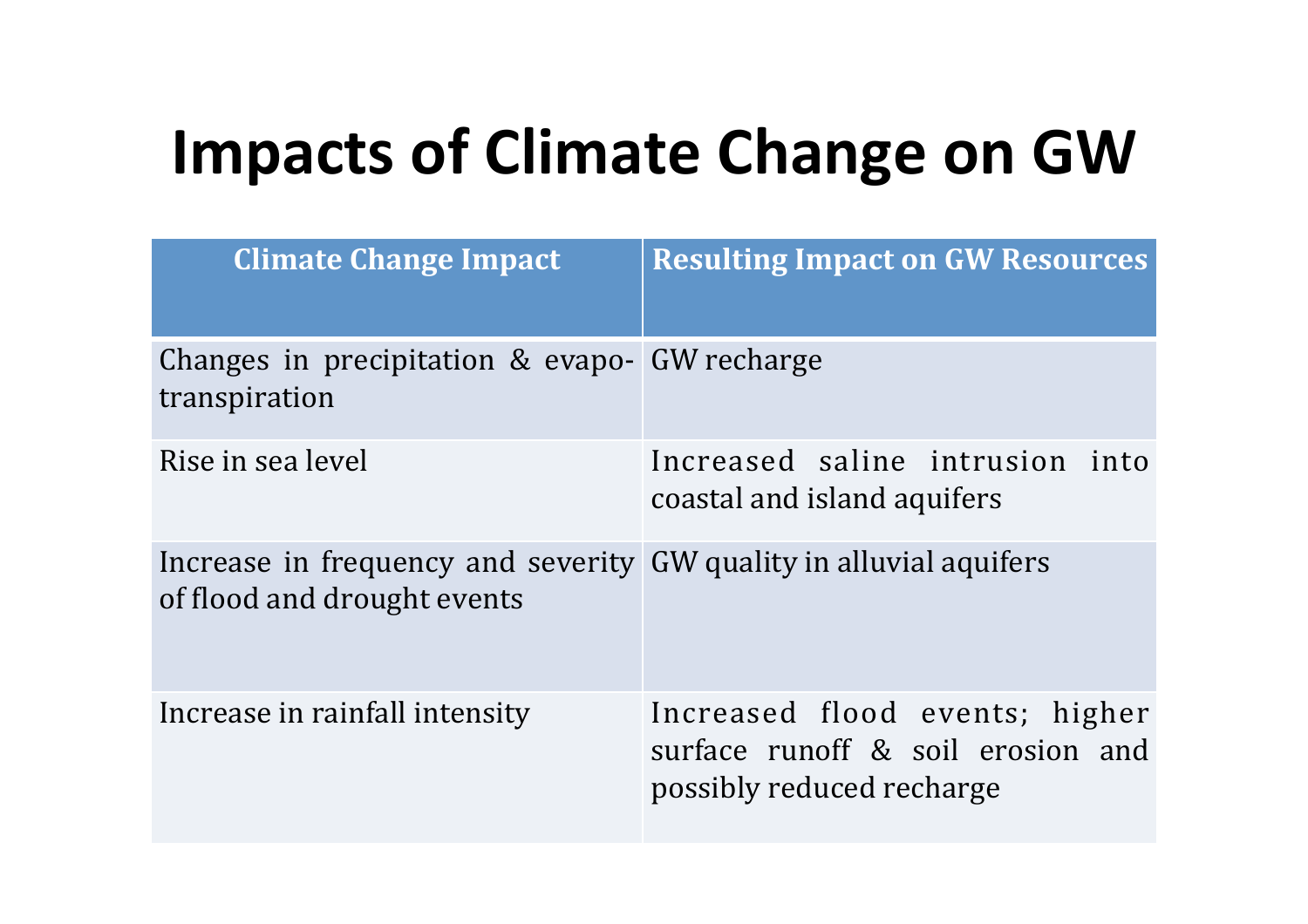### **GW** in Climate Change Laws & Policies

- No comprehensive climate change law at Union or State level
- National Action Plan on Climate Change (2008)
	- $-$  Existing and proposed actions
	- $-$  Co-benefits approach: promote development goals + respond to climate change
		- Large uncertainties concerning spatial and temporal magnitude of climate change impacts
		- Rapid and sustained development can generate required financial, technological and human resources
	- Eight Missions including
		- National Water Mission (2011)
		- National Mission on Sustainable Agriculture (2010)
	- State Action Plans on Climate Change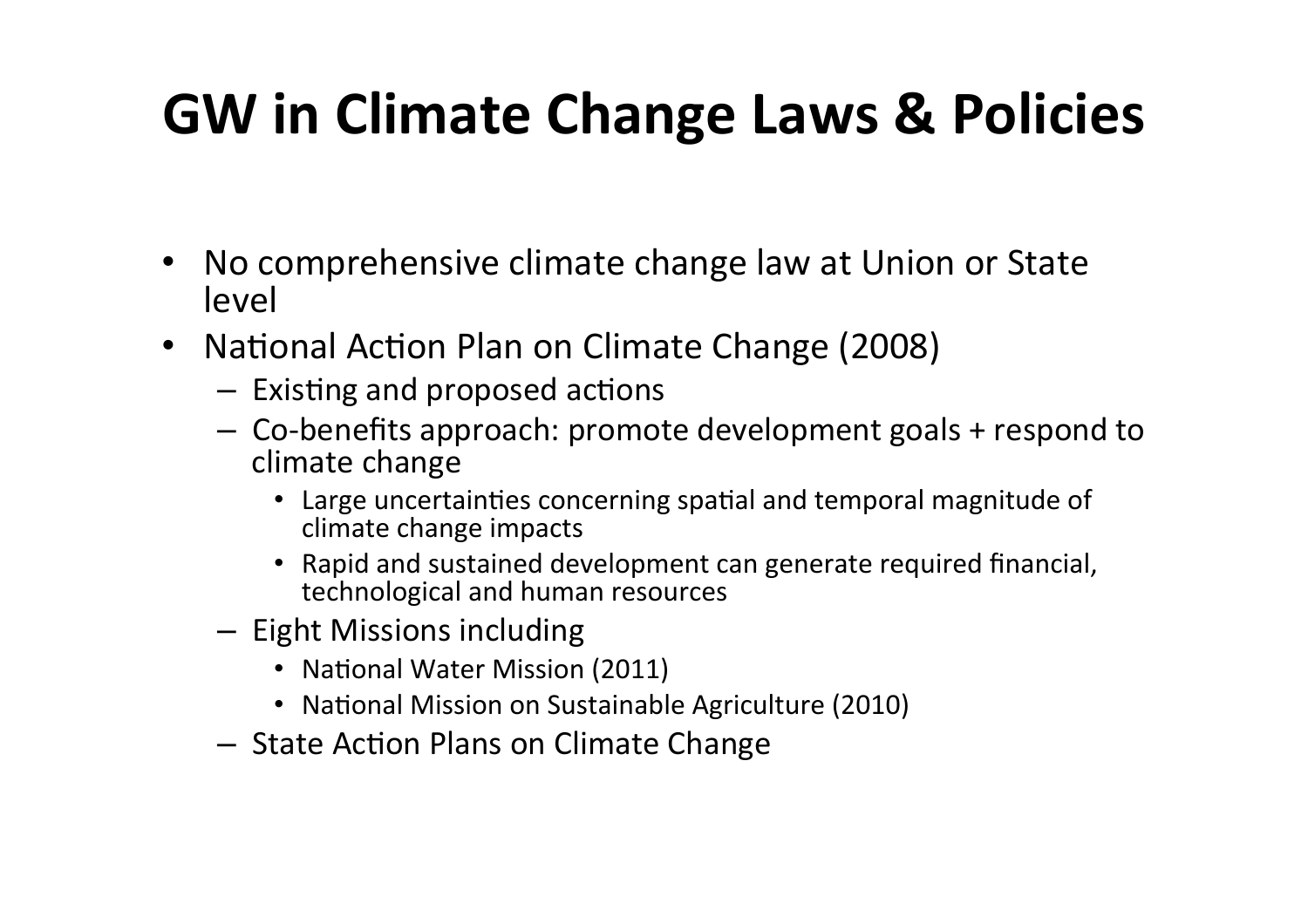### **National Water Mission**

- Focused attention to vulnerable areas including over-exploited areas
	- Promotion of traditional system of water conservation
		- Implement programme for repair, renovation and restoration of water bodies in vulnerable areas by
			- Increasing capacity of minor tanks
			- Rehabilitate water bodies
	- Physical sustainability of GW resources
		- $-$  Enact and enforce GW law
		- Implement programme for water conservation through GW recharge
			- RWH and GW recharge
		- Community participation in monitoring, regulation and management
		- Promote panchayat/district-level model for GW regulation
	- Intensive programme for GW recharge in over-exploited, critical and semicritical areas
		- $-$  RWH and artificial recharge
		- $-$  GW recharge through dugwells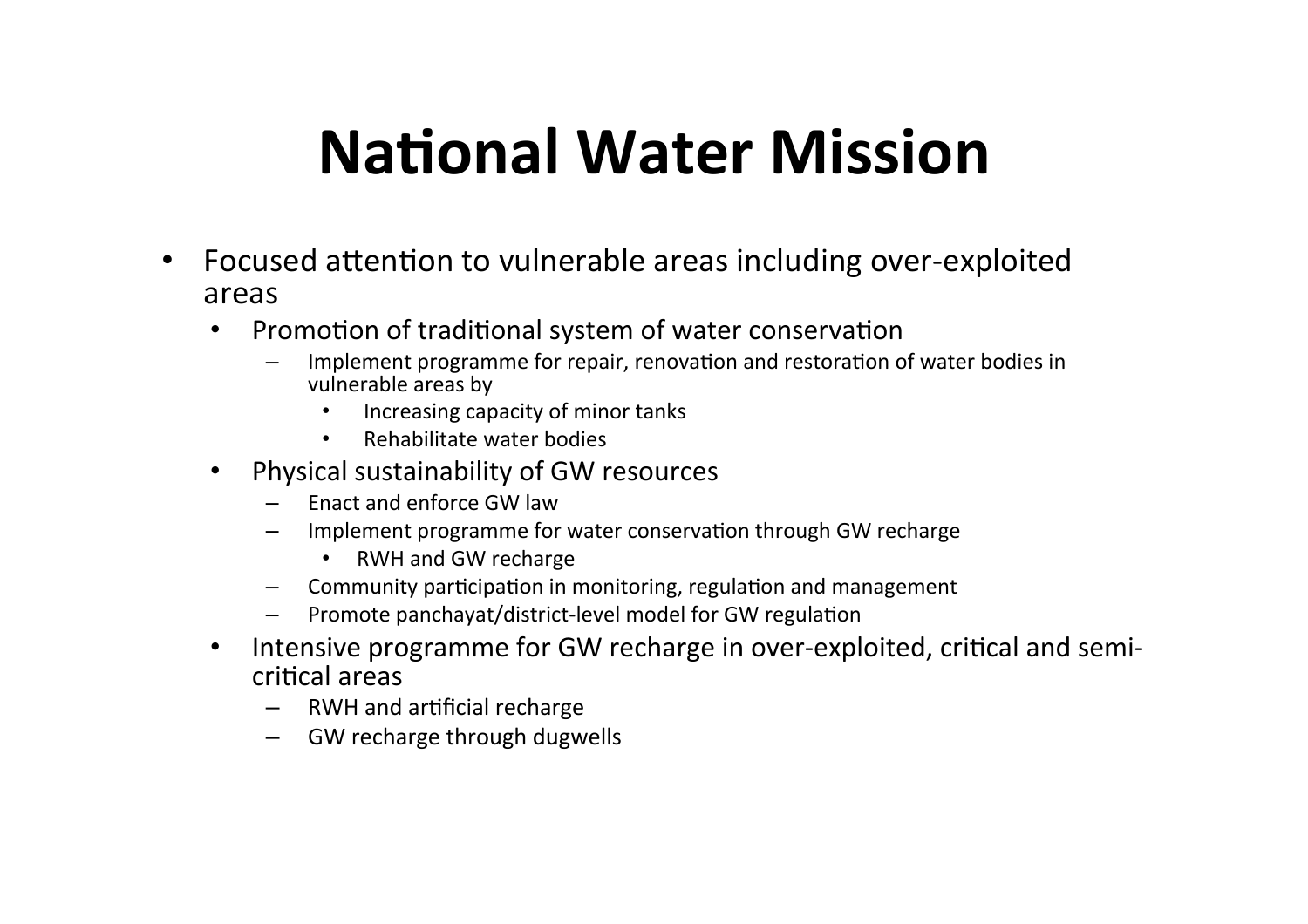### **National Water Mission (contd.)**

- Comprehensive water database in public domain and assessment of impact of climate change on water resources
- Promotion of citizen and state actions for water conservation, augmentation and preservation
	- Empower and involve local institutions (PRIs, ULBs, WUAs) in water resources management
	- Sensitize elected representatives of over-exploited areas and orient investment under MNREGP towards water conservation
- Increase water use efficiency by 20%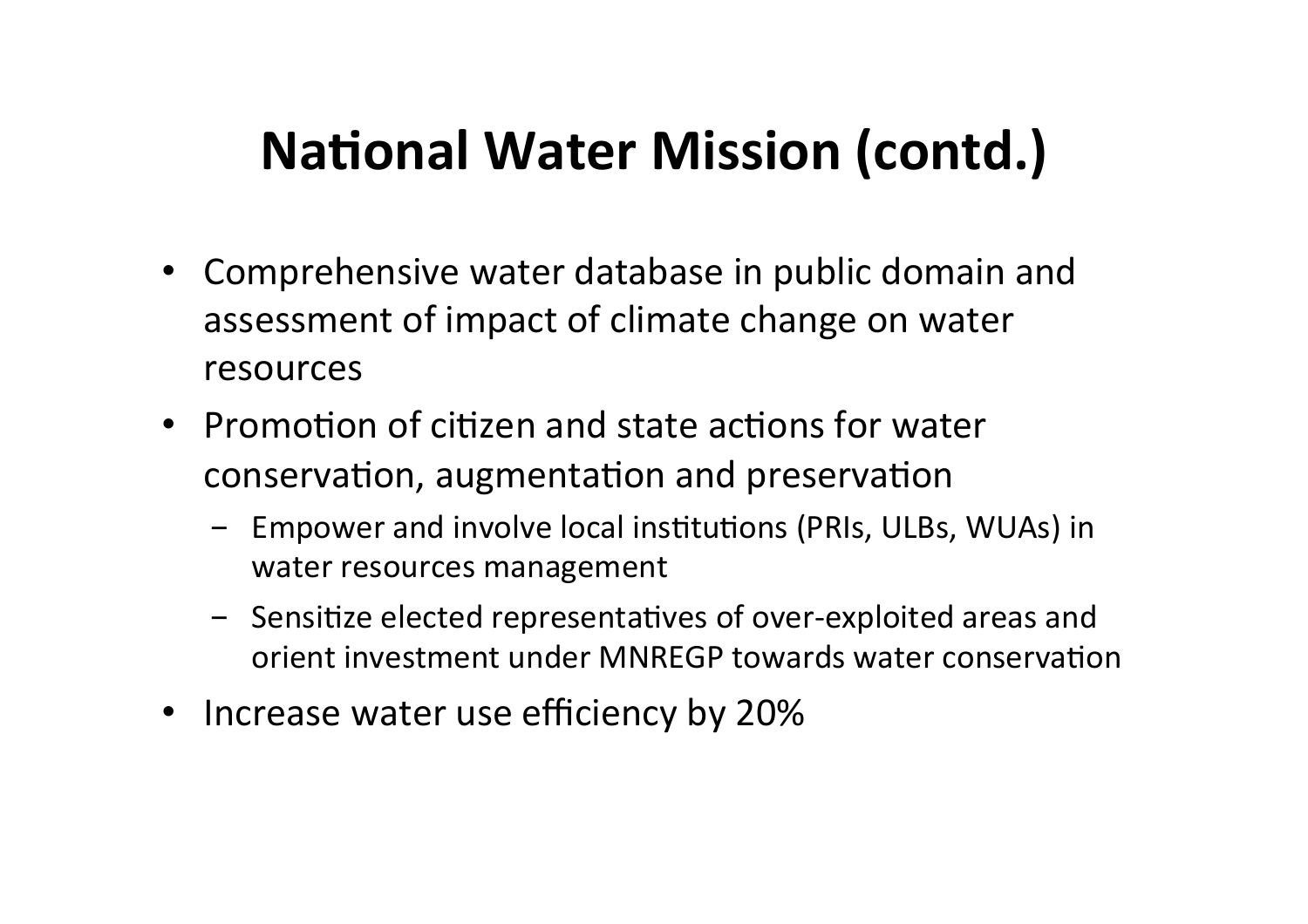## **Climate Change in Water Laws**

- No comprehensive water law at Union or State level
	- Draft National Water Framework Bill (2013)
		- Reference to climate change in sections on project planning and management & coordination and policy support mechanism
- Environmental pollution legislation
	- Water (Prevention & Control of Pollution) Act, 1974
	- Environment (Protection) Act, 1986
- State-level water-related laws have an environmental component or references to environmental protection
- GW laws
	- Model Bill to Regulate and Control the Development and Management of GW (2005)
	- State-level GW laws
	- Draft Model Bill for the Conservation, Protection and Regulation of GW (2011)
	- $-$  No explicit reference to climate change but references to environmental protection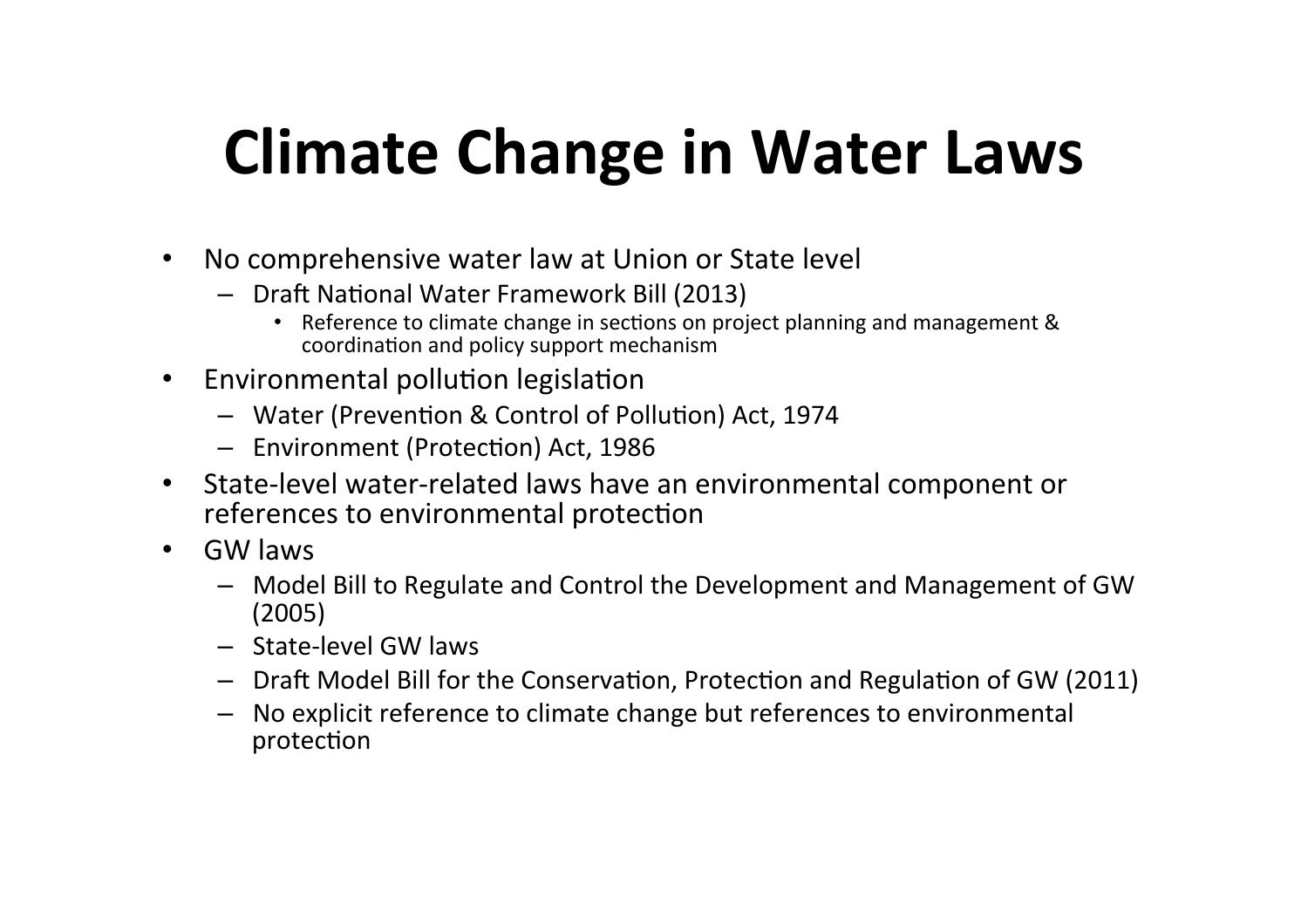# **Climate Change in Water Policies**

- National Environment Policy (2006)
	- $-$  Sections on GW and on climate change but linkages are not discussed
- National Water Policy (2002)
	- Regulate GW over-exploitation
		- $\cdot$  recharge potential + social equity
	- $-$  Avoid over-exploitation of GW, especially near coast to prevent ingress of seawater into sweet water aquifers
	- Monitor GW quality
	- Develop GW potential of drought-prone areas
	- No explicit reference to climate change
- National Water Policy (2012)
	- Specific section on 'Adaptation to Climate Change'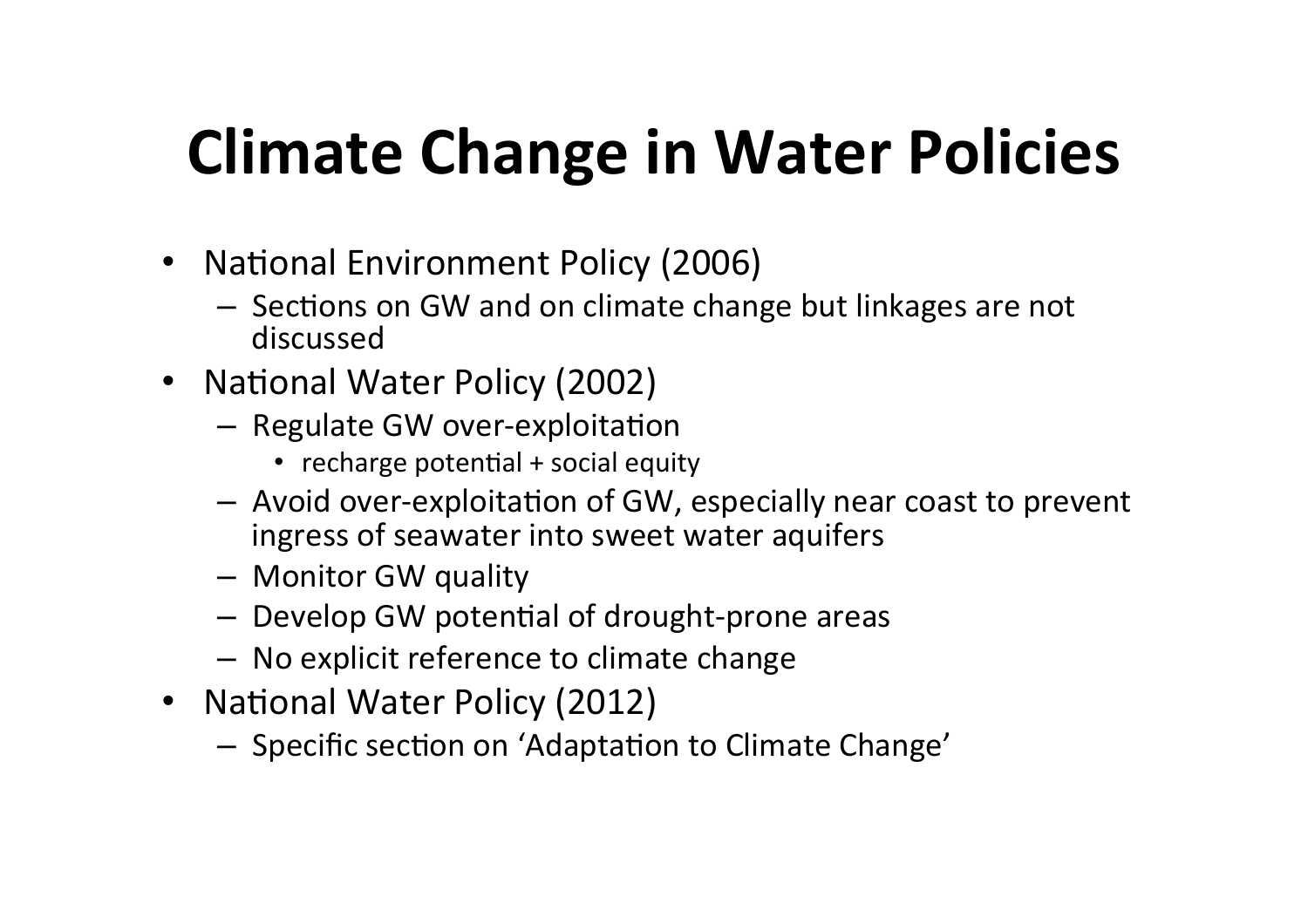#### **GW Recharge: Urban Areas**

- Traditional water conservation practice: rainwater harvesting
	- $-$  NWP (2002 & 2012)
	- Model Bill on GW (2005)
	- Draft Model Bill on GW (2011)
	- Municipality Building Rules/Bye-laws
		- Mandatory for buildings in some states and cities
		- Based on age (new or old building), size of footprint area, plot area, number of storeys, and private, government, commercial or residential use
		- AP, Bihar, Delhi, Kerala, MP, Rajasthan, TN & WB
	- $-$  Some State water regulatory authority laws
- Comprehensive strategy for GW use regulation by large industrial and commercial establishments (NEP, 2006)
- Commercial sale of GW
	- $-$  Court order prohibiting construction industry from using GW in State of Haryana (2012)
	- Haryana State Groundwater Management and Regulation Act, 2013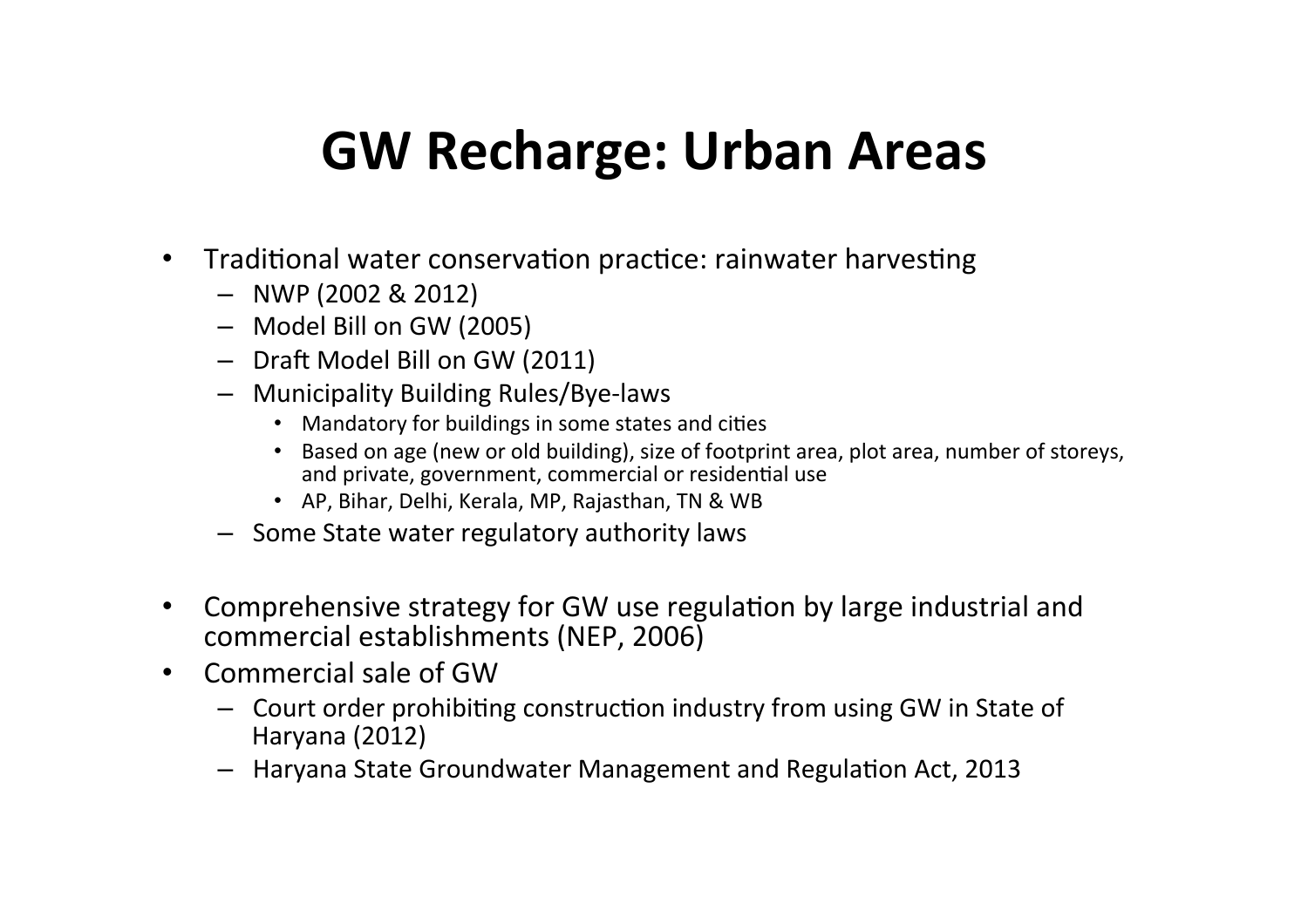#### **GW (Artificial) Recharge: Rural Areas**

- National policies
	- Design techniques for road surfaces and infrastructure to enhance GW recharge (NEP, 2006)
	- Undertake artificial recharge projects (NWP, 2012)
- Artificial recharge schemes
	- Scheme on Artificial Recharge to GW through Dugwells in Hard Rock Areas (2007-2010)
		- AP, Gujarat, Karnataka, MP, Maharashtra, Rajasthan & TN
	- Master Plan for Artificial Recharge to GW in India (2013)
		- RWH, percolation tank, check dams, recharge shafts etc.
- **Minor irrigation schemes** 
	- Mahatma Gandhi National Rural Employment Guarantee Act, 2005 (MGNREGA)
		- Minimum 100 days of guaranteed wage employment to every rural household for unskilled manual work
		- Works include water conservation and water harvesting, check dams, percolation tanks, renovation of traditional water bodies including desilting of tanks
	- Guidelines for the Continuation of Scheme on Repair, Renovation and Restoration (RRR) of Water Bodies in XIIth Plan (2013)
		- Increase tank storage capacity by comprehensive improvement and restoration of water bodies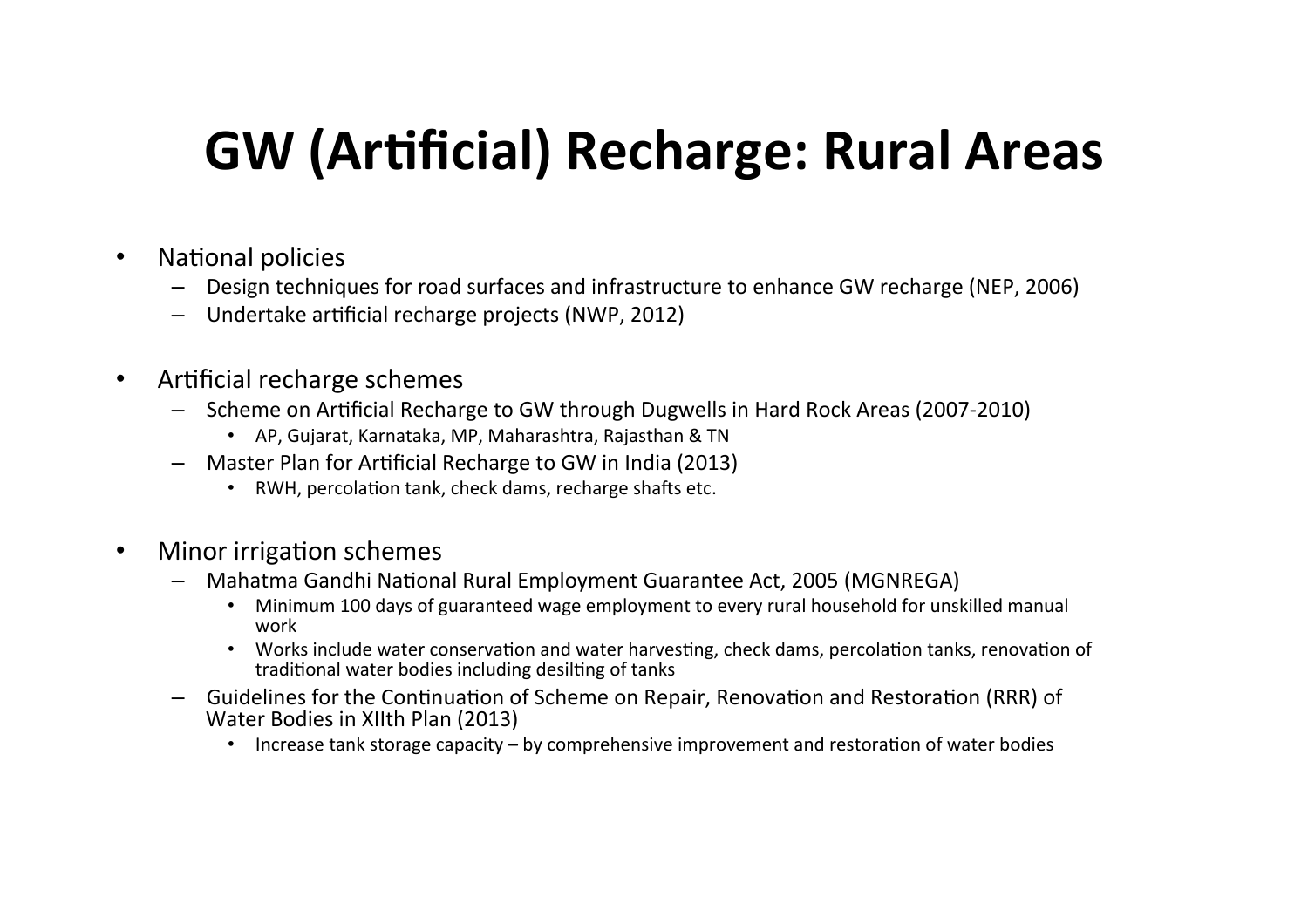## **Prevention of GW Over-extraction**

- Command-and-control approach
	- Model Bill on GW (2005)
	- State-level GW laws
	- $-$  Some State-level water regulatory authority laws
		- Eg UP Water Management and Regulatory Commission Act, 2008
- Guidelines/Criteria for Evaluation of Proposals/ Requests for GW Abstraction (CGWB, 2012)
	- Notified areas
		- Permit GW abstraction through any energized means only for drinking water purposes
	- Non-notified areas
		- Permit GW withdrawal by new or under expansion industries/ infrastructure projects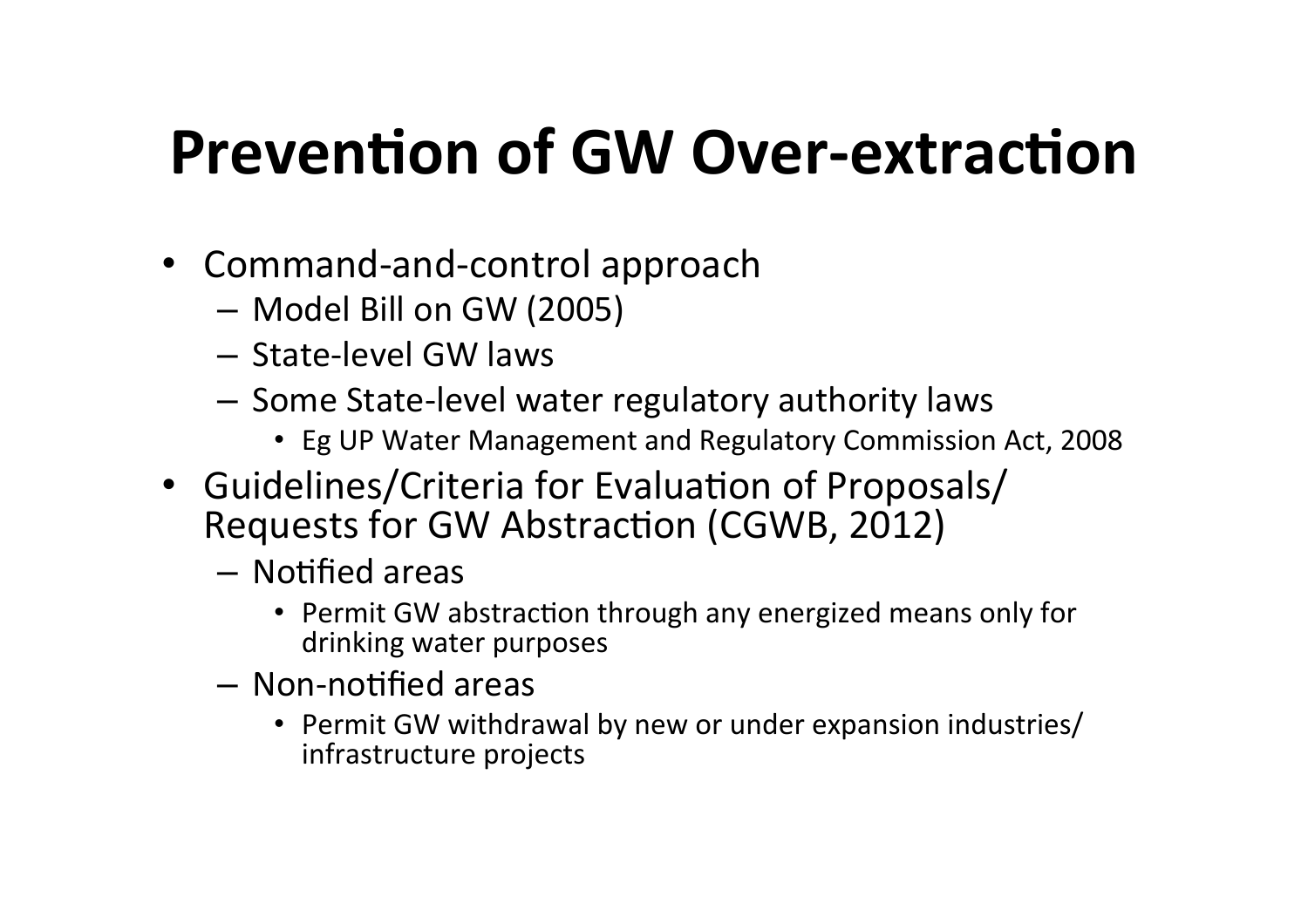#### **Practices to Increase Coping Capacity**

- Cropping patterns
	- $-$  Promote efficient water use techniques (sprinkler/drip irrigation) & support feasible and remunerative alternative crops (NEP, 2006)
	- $-$  Adaptation to climate change through adoption of compatible cropping patterns (NWP, 2012)
	- $-$  Local-level regulatory mechanisms  $-$  orders of village panchayats
- Punjab/Haryana Preservation of Sub-Soil Water Act, 2009
	- $-$  GW preservation by prohibiting sowing/transplantation of paddy crop before prescribed time
	- $-$  Punitive provisions
		- Destruction of paddy sowed/transplanted before prescribed period
		- Pecuniary penalty per ha of land in violation of law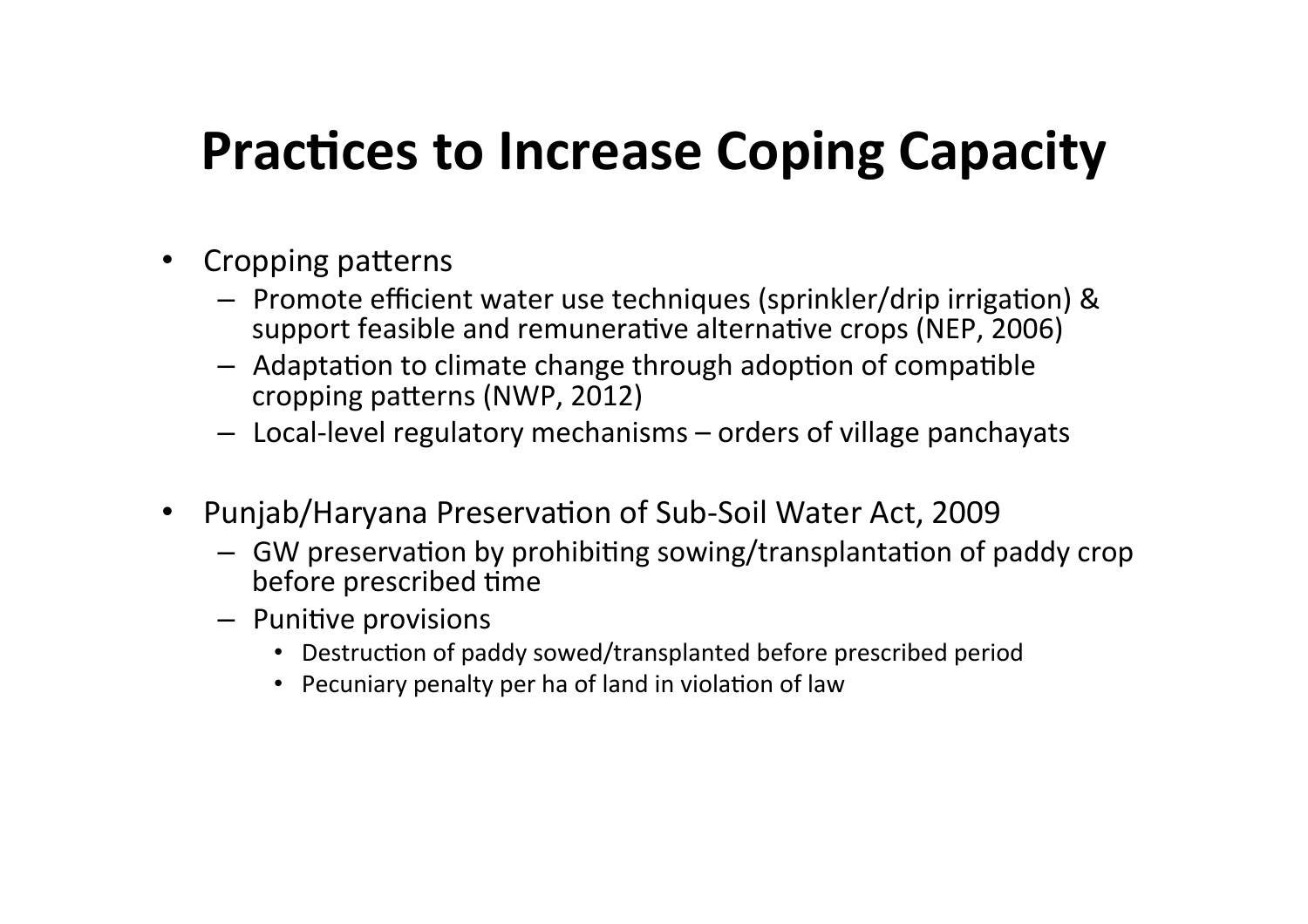# **Impacts of GW on Climate Change**

- Overconsumption of diesel & coal-based electricity
	- GHG emissions
- Regulate use of electricity for GW extraction
	- Pricing
	- Separate electric feeders for pumping GW for agricultural use
- Reduce subsidies
	- Farmers do not pay for electricity
	- $-$  If they pay, on flat tariff basis
	- $-$  Exception Gujarat & West Bengal
- Alternatives: drip irrigation, use of biofuels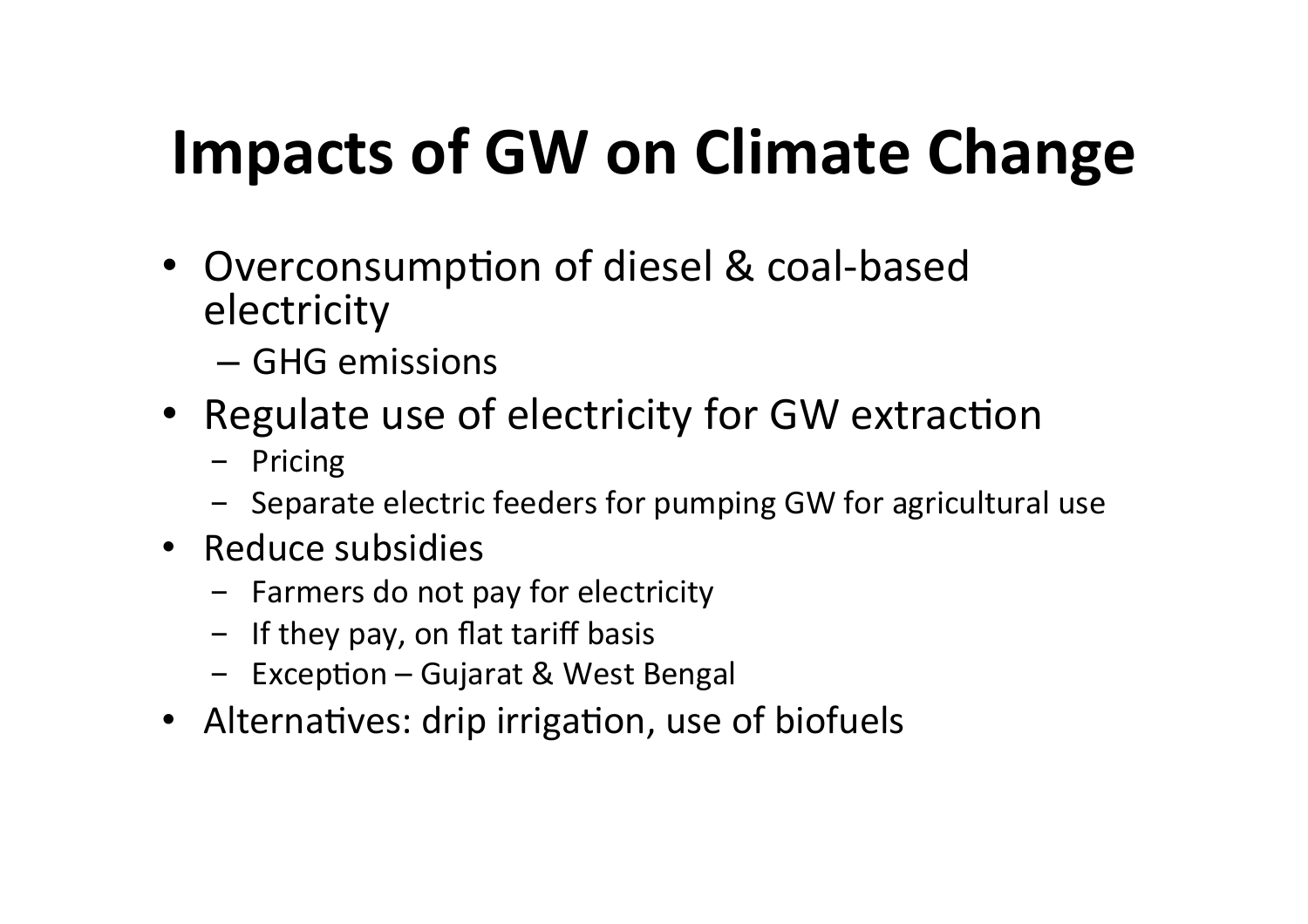#### **Other Issues**

- Conjunctive use of GW and SW
	- Integrated and coordinated development and conjunctive use of SW and GW (NWP, 2002; NWP, 2012; RRR Guidelines, 2013)
	- **Draft National Water Framework Bill (2013)** 
		- Conjunctive management
- Need for more and better information
	- National Water Mission
		- Assess impact of climate change on water resources availability and quality of SW and GW
	- $-$  National Mission on Monsoon Prediction
		- Prediction of monsoon rainfall variability in all spatial and time scales